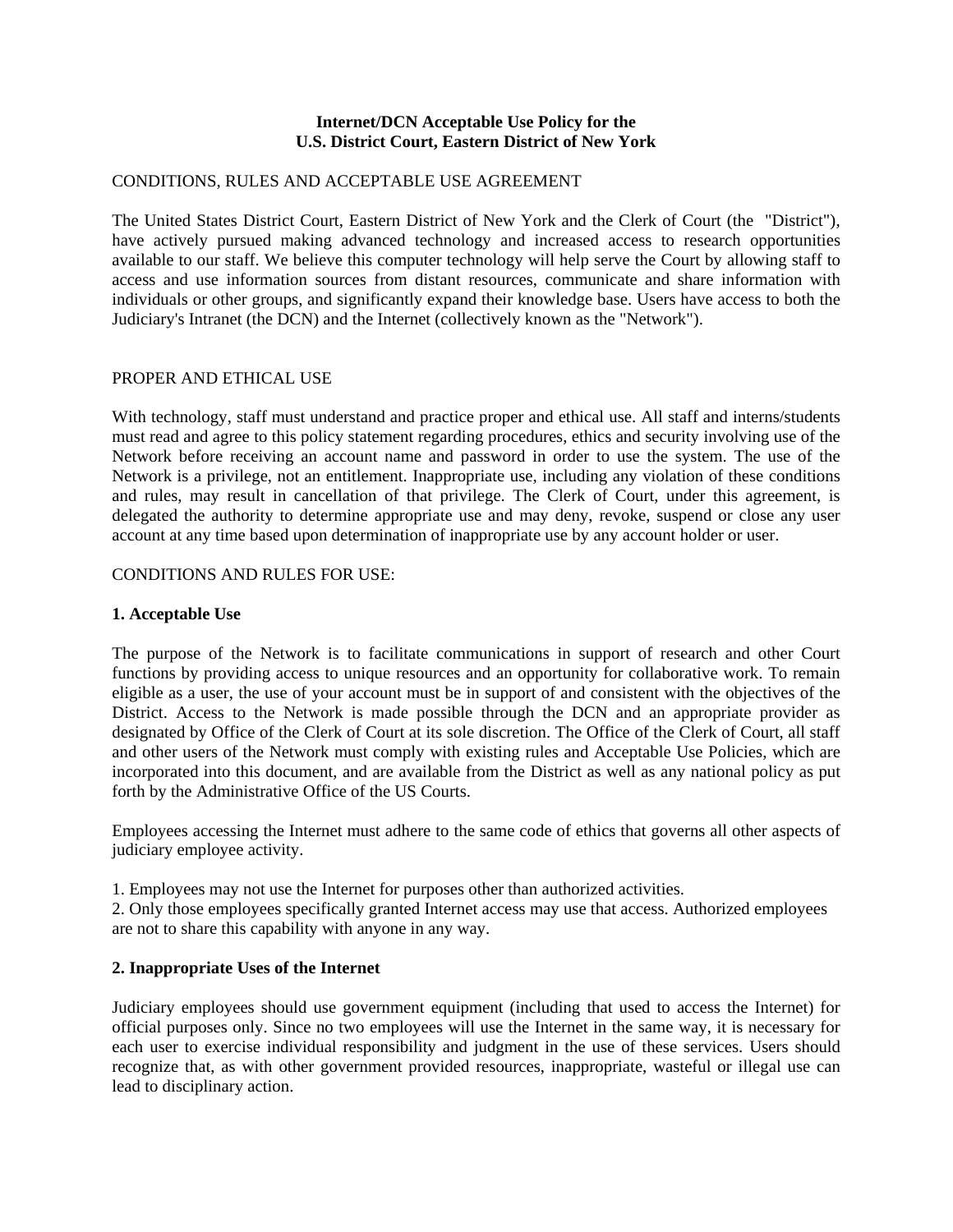Employees are specifically prohibited from using the Internet for the following purposes:

- a. Sending data files or mail over the Internet that contains any discriminatory statements that malign any race, creed, color, sex, or sexual preference.
- b. Making unauthorized commitments or promises of any kind that might be perceived as binding the government.
- c. Sending data files or mail over the Internet that deal with ongoing investigations or litigation. The Internet is not a secure means of transmission and can cause a case or investigation to be compromised should the data be captured and read by an unauthorized party.
- d. Sending data files or mail over the Internet that could reflect poorly, or cause embarrassment to the judiciary.
- e. Taking part in Internet discussion forums that are not associated with official government business.
- f. Posting opinions on the Internet to forums that are personal in nature.
- g. Pursuing or researching matters that are not connected to official government business.
- h. Using the network connection for commercial purposes or private gain; this includes using for product advertisement.
- i. Using the network for illegal activities.
- j. Transmitting any material in violation of any United States or state Regulation. This includes, but is not limited to, threatening or obscene material, or material protected by trade secret.
- k. The use of peer-to-peer file sharing (i.e. bit torrent, gnutella, etc.) and instant messaging (Yahoo, Microsoft, AOL) for communicating with persons or entities outside the judiciary's private data communications network is prohibited. These programs pose extraordinary security risks to the judiciary's information technology infrastructure and will, in accordance with the policy adopted by the Judicial Conference, be blocked at the Internet Gateways until such time as the security risks posed by their use can be eliminated." IT Security Policy [2006-2]
- l. Judiciary employees should only participate in chat rooms (i.e. WebEx) when directly relevant to their official duties and responsibilities. When participating in a chat room, employees should not inadvertently give the impression of articulating official judiciary policy or positions.

Improper use or distribution of information is also prohibited. This includes copyright violations such as software piracy. The judiciary may incur a legal liability for unauthorized copying of files or software even if the copy is used for official business. Employees should show respect for intellectual property and creativity by giving appropriate credit when files or portions of files are used while carrying out official duties. Employees should be mindful of procurement sensitive information and should not transmit it over the Internet. Employees should refrain from any practices which might jeopardize the judiciary's computer systems and data files, including but not limited to virus attacks, when downloading files from the Internet. Any downloaded files should be scanned for viruses. Employees are advised to not propagate viruses by transmitting files from the Internet to other users without first scanning them for viruses.

These guidelines apply to all Internet services accessed using computer resources of the judiciary. These services include but are not limited to: electronic mail, Web browsers, List Servers, Telnet, Remote Desktop Protocol (RDP) and File Transfer Protocol (FTP). Employees who are authorized to use these services must make sure that they use the Internet safely and productively, and not in any way that could compromise the interests of the judiciary. Access to the Internet is possible through the DCN. As part of the security system of the DCN's Internet gateway, a log is kept by the AO of all Internet activity passing through the DCN. This log is monitored at the gateway location for improper use. In addition, if an individual accesses an Internet site or sends an electronic message through the DCN's Internet gateway, the fact that this activity originated from the United States Courts will be known by the receiving site or party. Inappropriate access could therefore be an embarrassment to the judiciary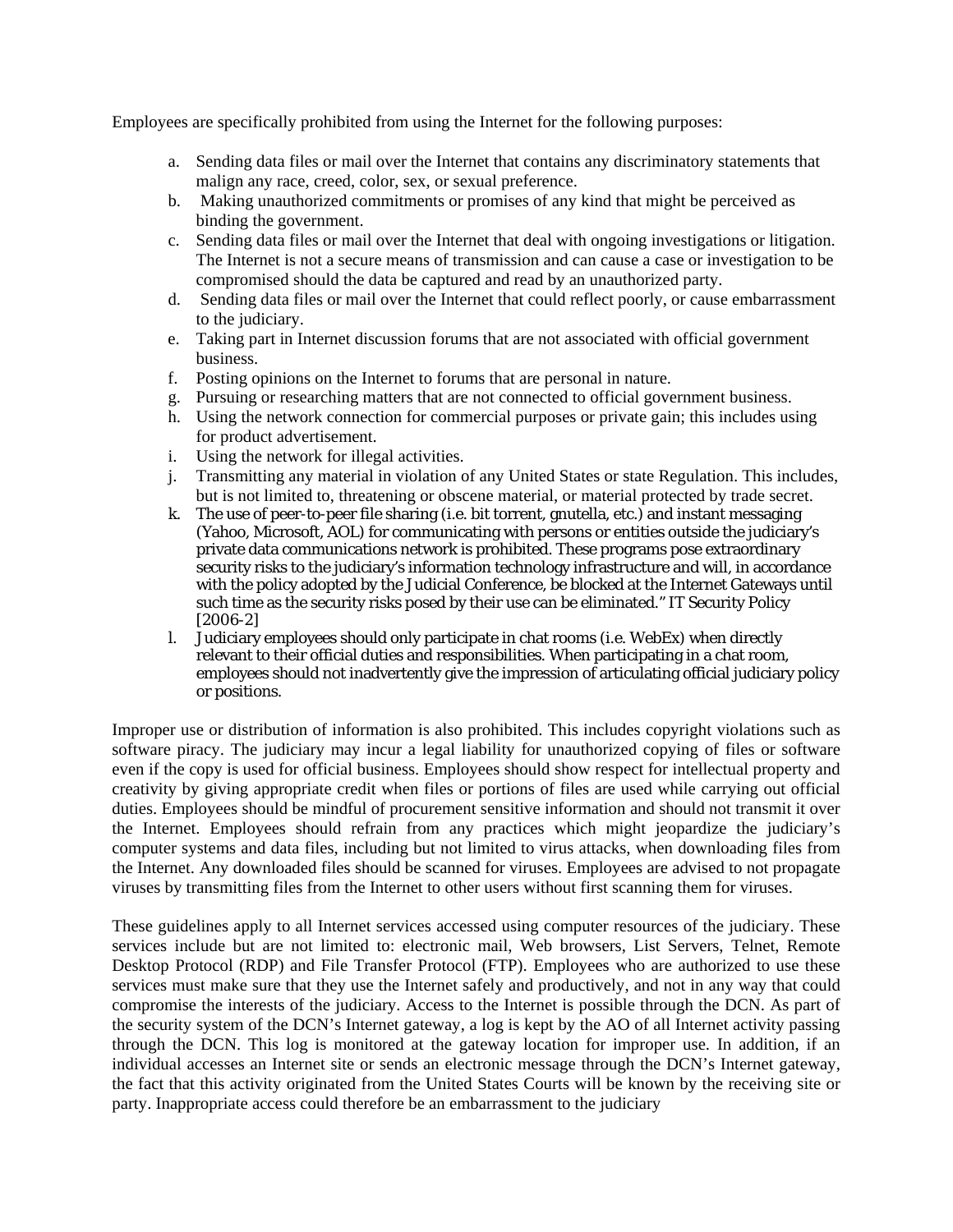# **3. Electronic Mail**

Any employee with a Lotus Notes account may use that account to send and receive Internet electronic mail provided that they follow the *acceptable use* provisions outlined in this section. Contact the Automation Department for directions on how to use Lotus Notes to send an electronic mail message over the Internet. It should be noted that Internet mail is not secure. Messages can be read or broadcast without the knowledge or consent of the author. Users should not expect the messages they send or receive via the Internet to be private. Internet mail is also unreliable. Delivery and delivery times are not guaranteed due to unpredictable intermediary system and network outages and slowdowns. Users should not rely on Internet mail for time-sensitive communications or guaranteed delivery. Also, any attachments to a message may not be readable by the receiving party.

Messages with large attached files, e.g. documents that include graphics, music, or messages sent to large numbers of recipients are discouraged. These messages may overload the system causing a failure. If there are work-related needs to transmit such messages, the sender should contact the Automation Department for advice on the best way to accomplish this.

With Internet mail you can subscribe to a variety of newsgroups, list servers, and other sources of information. These are potentially valuable information tools but their overuse will also increase network congestion on the DCN. Users should take this into consideration before subscribing to such services and should "un-subscribe" to any that are found to be no longer useful.

Checking personal E-Mail accounts could bypass virus scanners on the judiciary's mail servers, raising severe security risks locally and judiciary-wide. - IT Security Policy [IRM-2006-1]

It is not appropriate to use government systems to send or receive E-Mails containing greeting cards, political statements, jokes, pictures, and other items of a personal nature. Chain letters or other unauthorized mass mailings regardless of the subject matter, likewise are inappropriate.

## **4. Monitoring**

The District reserves the right to review any material on user accounts and to monitor fileserver space in order for the Clerk of Court to make determinations on whether specific uses of the Network are inappropriate. In reviewing and monitoring user-accounts and fileserver space, the District shall respect the privacy of user-accounts. Users are hereby notified that messages over 90 days old may be automatically cleansed from the system and are encouraged to archive mail. Instruction on the procedure is available from the Automation Department.

## **5. Network Etiquette**

All users are expected to abide by the generally accepted rules of network etiquette. These include, but are not limited to, the following:

Be polite. Do not be abusive in your messages to others.

Use appropriate language. Do not swear, use vulgarities or any other inappropriate language.

Do not engage in activities that are prohibited under state or federal law.

Do not reveal your personal address or the phone numbers of colleagues.

Note that electronic mail (e-mail) is not guaranteed to be private. People who operate the system do have access to all mail. Messages relating to or in support of illegal activities may be reported to the authorities and may result in the loss of user privileges.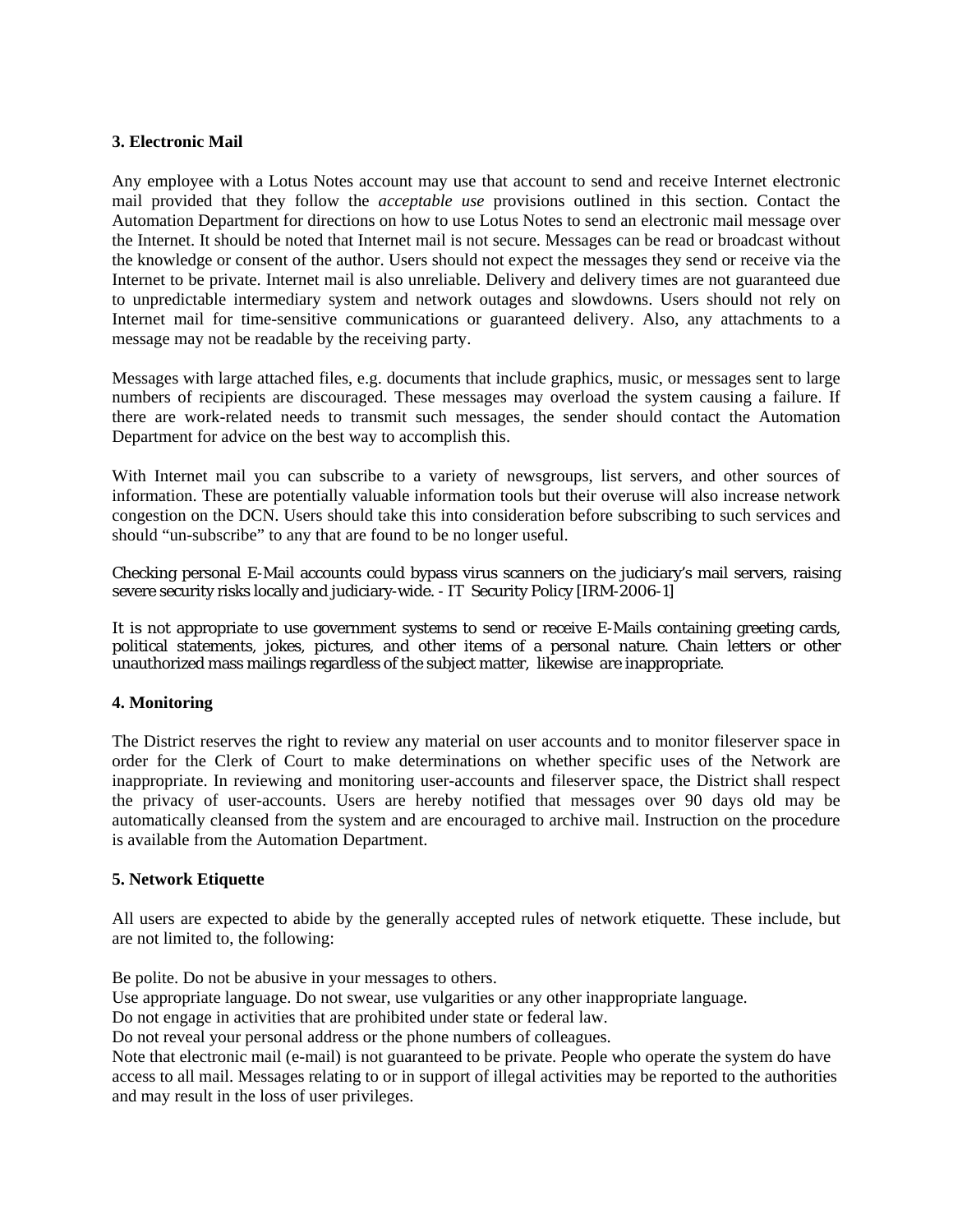Do not use the network in such a way that you would disrupt the use of the network by other users. All communications and information accessible via the network should be assumed to be private property.

## **6. No Warranties**

The District makes no warranties of any kind, whether express or implied, for the service it is providing. The District will not be responsible for any damages a user suffers. This includes loss of data resulting from delays, no-deliveries, mis-deliveries, or service interruptions caused by the District's negligence or by the user's errors or omissions. Use of any information obtained via the Network is at the user's own risk. The District specifically denies any responsibility for the accuracy or quality of information obtained through its services. All users need to consider the source of any information they obtain, and consider how valid that information may be.

### **7. Security**

Security on any computer system is a high priority, especially when the system involves many users. Users must never allow others to use their password. Users should also protect their password to ensure system security and their own privilege and ability to continue to use the system.

If you feel you can identify a security problem on the network, you must notify a system administrator. Do not demonstrate the problem to other users.

Attempts to log on to the Network as a system administrator may result in cancellation of user privileges.

Any user identified as a security risk for having a history of problems with other computer systems may be denied access to the Network by the District.

### **8. Vandalism and Harassment**

Vandalism and harassment will result in cancellation of user privileges. Vandalism is defined as any malicious attempt to harm, modify, and destroy data of another user, Internet, DCN, or other networks that are connected to the EDNY network backbone. This includes, but is not limited to, the uploading or creating computer viruses.

Harassment is defined as the persistent annoyance of another user, or the interference of another user's work. Harassment includes, but is not limited to, the sending of unwanted mail.

## **9. Encounter of Controversial Material**

Users may encounter material which is controversial and which users may consider inappropriate or offensive. However, on a global network, it is impossible to control effectively the content of data and an industrious user may discover controversial material. It is the users' responsibility not to initiate access to such material. Any decision by District to restrict access to Network material shall not be deemed to Impose any duty on District to regulate the content of material on the Network. All web activity is logged and is available for review by management.